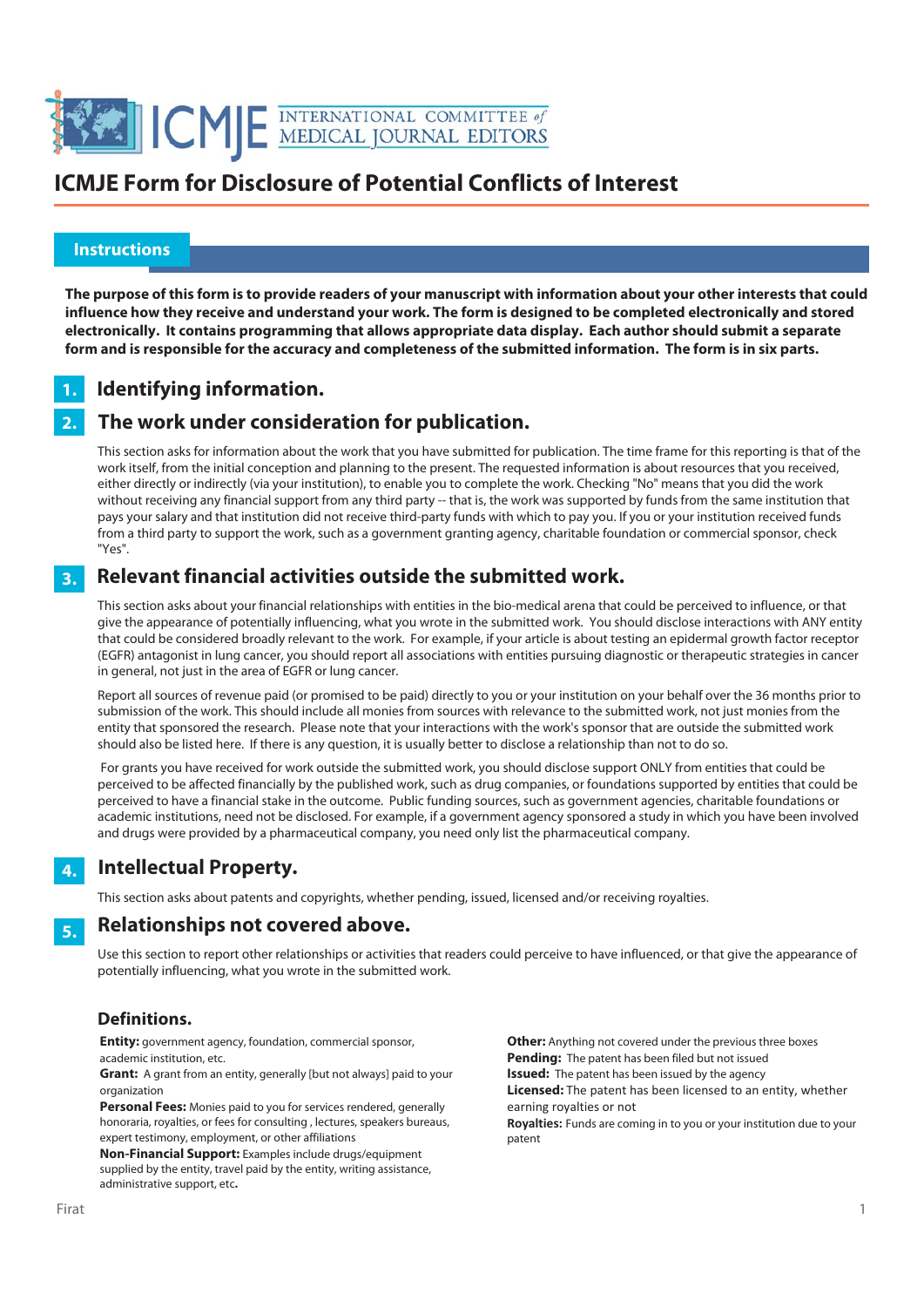

# **ICMJE Form for Disclosure of Potential Conflicts of Interest**

| <b>Section 1.</b>                                                                                                                                                                                                                                                                                                                                                                                                                                                         | <b>Identifying Information</b>                            |                                 |  |                              |  |
|---------------------------------------------------------------------------------------------------------------------------------------------------------------------------------------------------------------------------------------------------------------------------------------------------------------------------------------------------------------------------------------------------------------------------------------------------------------------------|-----------------------------------------------------------|---------------------------------|--|------------------------------|--|
| 1. Given Name (First Name)<br>Ozgur                                                                                                                                                                                                                                                                                                                                                                                                                                       |                                                           | 2. Surname (Last Name)<br>Firat |  | 3. Date<br>28-September-2020 |  |
| 4. Are you the corresponding author?                                                                                                                                                                                                                                                                                                                                                                                                                                      |                                                           | $\sqrt{Y}$<br>No                |  |                              |  |
| 5. Manuscript Title<br>Weight Regain After Bariatric Surgery                                                                                                                                                                                                                                                                                                                                                                                                              |                                                           |                                 |  |                              |  |
| 6. Manuscript Identifying Number (if you know it)<br>ALES-2019-BMS-04(ALES-19-263)                                                                                                                                                                                                                                                                                                                                                                                        |                                                           |                                 |  |                              |  |
| <b>Section 2.</b>                                                                                                                                                                                                                                                                                                                                                                                                                                                         |                                                           |                                 |  |                              |  |
| <b>The Work Under Consideration for Publication</b><br>Did you or your institution at any time receive payment or services from a third party (government, commercial, private foundation, etc.) for<br>any aspect of the submitted work (including but not limited to grants, data monitoring board, study design, manuscript preparation,<br>statistical analysis, etc.)?<br>Are there any relevant conflicts of interest?<br>$\sqrt{}$<br>No<br>Yes                    |                                                           |                                 |  |                              |  |
| <b>Section 3.</b>                                                                                                                                                                                                                                                                                                                                                                                                                                                         | Relevant financial activities outside the submitted work. |                                 |  |                              |  |
| Place a check in the appropriate boxes in the table to indicate whether you have financial relationships (regardless of amount<br>of compensation) with entities as described in the instructions. Use one line for each entity; add as many lines as you need by<br>clicking the "Add +" box. You should report relationships that were present during the 36 months prior to publication.<br>Are there any relevant conflicts of interest?<br>No<br>$\checkmark$<br>Yes |                                                           |                                 |  |                              |  |
| <b>Section 4.</b>                                                                                                                                                                                                                                                                                                                                                                                                                                                         | <b>Intellectual Property -- Patents &amp; Copyrights</b>  |                                 |  |                              |  |
| Do you have any patents, whether planned, pending or issued, broadly relevant to the work?<br>$\sqrt{ NQ}$<br>Yes                                                                                                                                                                                                                                                                                                                                                         |                                                           |                                 |  |                              |  |